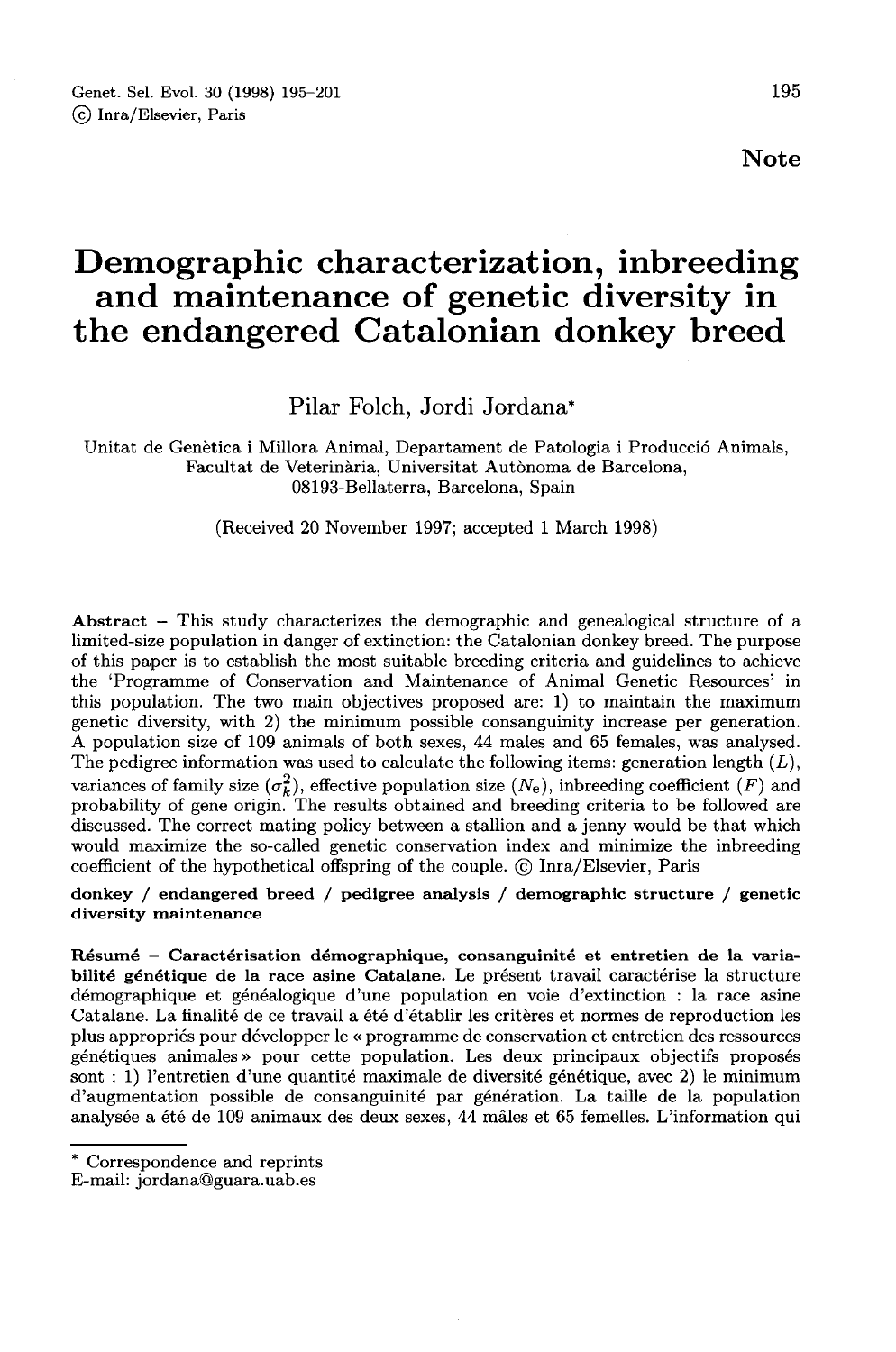provient des généalogies a été utilisée pour calculer les paramètres suivants : intervalles entres générations (L), variance pour la taille de la famille  $(\sigma_k^2)$ , taille effective de la population  $(N_e)$ , coefficient de consanguinité  $(F)$  et probabilité de l'origine des gènes. Les résultats obtenus, ainsi que les normes reproductives seront analysés, considérant qu'un accouplement optimal entre un étalon et une ânesse sera celui qui maximise le dénommé Indice de Conservation Génétique et celui qui minimise la consanguinité d'un descendant hypothétique du couple en question. © Inra/Elsevier, Paris

âne / race en voie d'extinction / analyse de généalogies / structure démographique / entretien de la variabilité génétique

## 1. INTRODUCTION

The Catalonian donkey is a local tame donkey breed located in several Pyrenean and pre-Pyrenean regions of the Catalonian area of northeast Spain. This population is in danger of extinction. The last census carried out only slightly surpassed 100 animals, a third of which were males [10].

Following the guidelines proposed by the FAO, investigations were first carried out on morphological traits (4!, on haematological and clinical biochemical parameters  $[7, 11]$  and on genetic loci  $[5, 6]$ , to characterize this breed.

A small and homogeneous population, has important problems derived from inbreeding. Therefore, the two priorities accounted for in the Catalonian donkey breed Conservation Programme are: 1) keeping the maximum genetic diversity, 2) obtaining the lowest possible inbreeding rate per generation. The purpose of this paper is to characterize demography and to analyse the pedigree structure of this population in danger of extinction, to set up the breeding criteria to fit to these objectives.

## 2. MATERIALS AND METHODS

The data file information corresponds to the period 1979-1996. The breed population analysed consisted of 109 individuals, distributed between 39 foals of both sexes (< 3 years old; 18 males and 21 females) and 70 adults: 26 males (aged 3-14) and 44 females (aged 3-18). The pedigree information was used to compute: generation length  $(L)$ , variances of family size  $(\sigma_k^2)$ , effective population size  $(N_e)$ , inbreeding coefficient and probability of gene origin.

The  $N_e$  computation was obtained from the formula proposed by [9]

$$
\frac{1}{N_{\rm e}} = \frac{1}{16N_{\rm m}L} \left[ 2 + \sigma_{\rm mm}^2 + 2\left(\frac{N_{\rm m}}{N_{\rm f}}\right) \text{cov}_{(\rm mm,mf)} + \left(\frac{N_{\rm m}}{N_{\rm f}}\right)^2 \sigma_{\rm mf}^2 \right] + \frac{1}{16N_{\rm f}L} \left[ 2 + \left(\frac{N_{\rm f}}{N_{\rm m}}\right)^2 \sigma_{\rm fm}^2 + 2\left(\frac{N_{\rm f}}{N_{\rm m}}\right) \text{cov}_{(\rm fm,ff)} + \sigma_{\rm ff}^2 \right] \tag{1}
$$

where  $N_{\rm m}$  and  $N_{\rm f}$  are, respectively, adults males and females with offspring and L as the average of the generation intervals calculated for the four pathways. Let  $cov_{(mm,mf)}$  be the covariance of the number of male and female progeny from each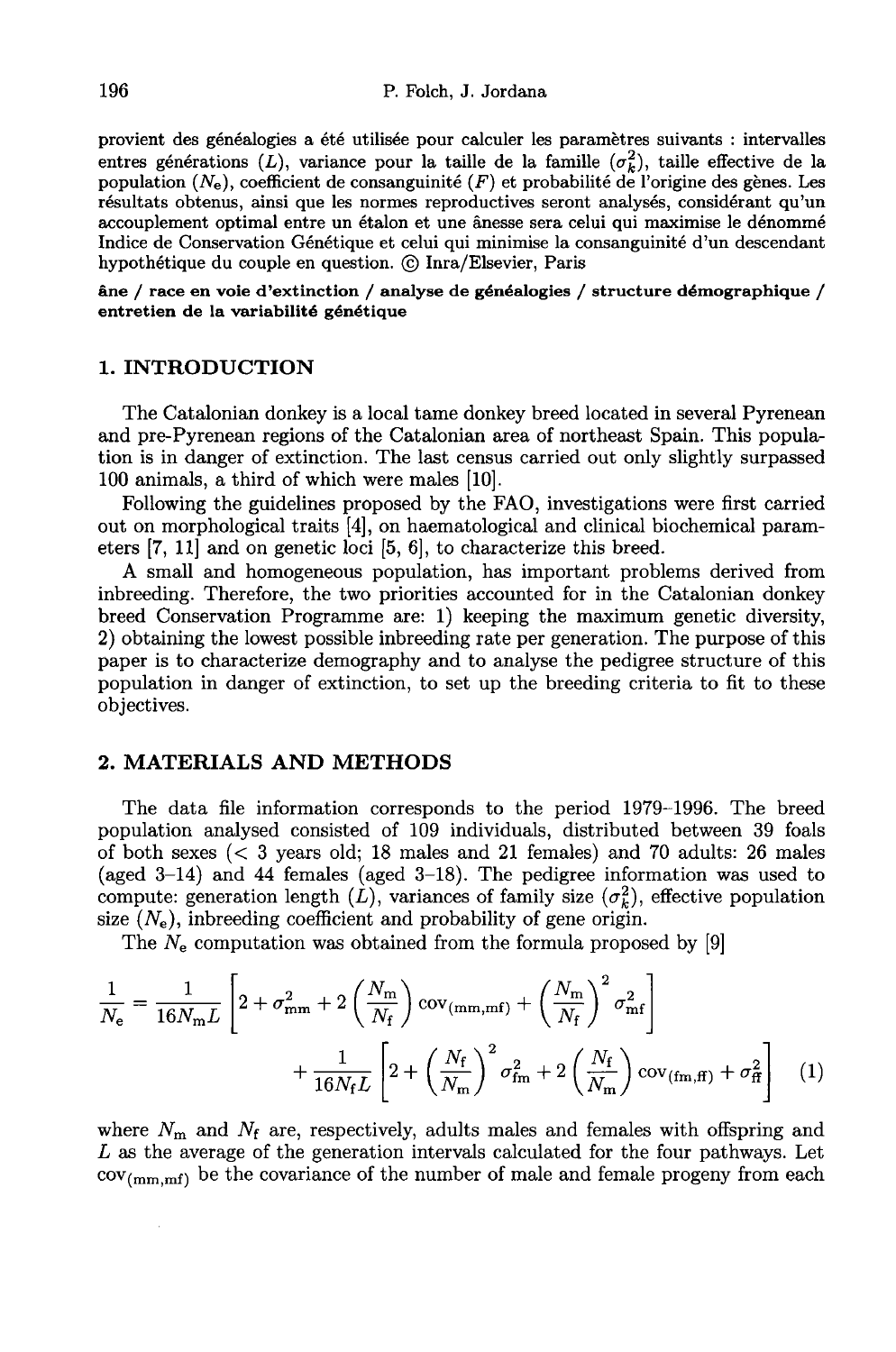Demographic parameters of the Catalonian donkey 197<br>male parent and  $cov_{(fm,ff)}$  from each female parent. The variances in family size are expressed as:  $\sigma_{mm}^2$ ;  $\sigma_{mf}^2$ ;  $\sigma_{fm}^2$ ;  $\sigma_{ff}^2$ .

The inbreeding coefficient  $(F)$  was calculated for every animal in the file, using a computer programme based on Quaas-Henderson's algorithm [8, 16). The evolution of the average coefficient of inbreeding was observed over year of birth and summarized by the linear regression over years.

The probability of gene origin was calculated from the genetic contributions of the founders of the current population [2, 3, 13, 15]. A founder is defined as an ancestor with unknown parents in the file.

This effective number of founders  $(f_e)$  is equivalent to the so-called Genetic Conservation Index (GCI) proposed by Alderson [1], which shows the relative capacity of an individual to retain the ancestral genetic variability

$$
f_{\rm e} = 1/\sum_{k=1}^{f} q_k^2 \tag{2}
$$

where each founder k can be characterized by the expected contribution  $q_k$  to the gene pool considered;  $f_e$  can be calculated for an individual or a group of individuals (by definition, the sum of  $q_k$ s is equal to one). If the founder contributions are balanced, the effective number of founders is equal to f. Otherwise, f is lower [2, 3].

## 3. RESULTS AND DISCUSSION

#### 3.1. Demographic parameters

When using the formula proposed by Hill [9], an  $N_e$  value of 59.97 was obtained. If our objective is to try to maximize this  $N_e$ , i.e. to minimize the inbreeding increase per generation  $(\Delta F)$ , then we can see according to equation (1), that a series of factors exists that would allow us to increase this  $N_{e}$ .

## 3.1.1. Generation interval

The average generation interval between parents and offspring was  $6.74 \pm 1.66$ years, the maternal interval  $(7.32 \pm 2.95)$  being larger than the paternal one  $(6.16 \pm 1.55)$ , even though the differences between both were not statistically significant. The maternal interval was more variable than the paternal one because their variation coefficients (CV) were, respectively,  $40.3\%$  and  $25.1\%$ . The generation interval according to the four gene transmission pathways were the following:  $L_{ss} = 6.15 \pm 1.90$ ;  $L_{sd} = 6.17 \pm 2.45$ ;  $L_{dd} = 7.42 \pm 4.75$ ;  $L_{ds} = 7.21 \pm 3.51$ , with  $s =$  sires and  $d =$  dams.

The average age of the parents at birth of their first offspring was  $4.23 \pm 1.57$ years among stallions and  $5.37 \pm 3.89$  years among jennies. The average reproductive life was  $2.85 \pm 3.42$  and  $2.77 \pm 3.37$  years, respectively. Despite this, there was no significant differences between sex, which would indicate that the annual replacement rates are similar among the male and female subpopulations.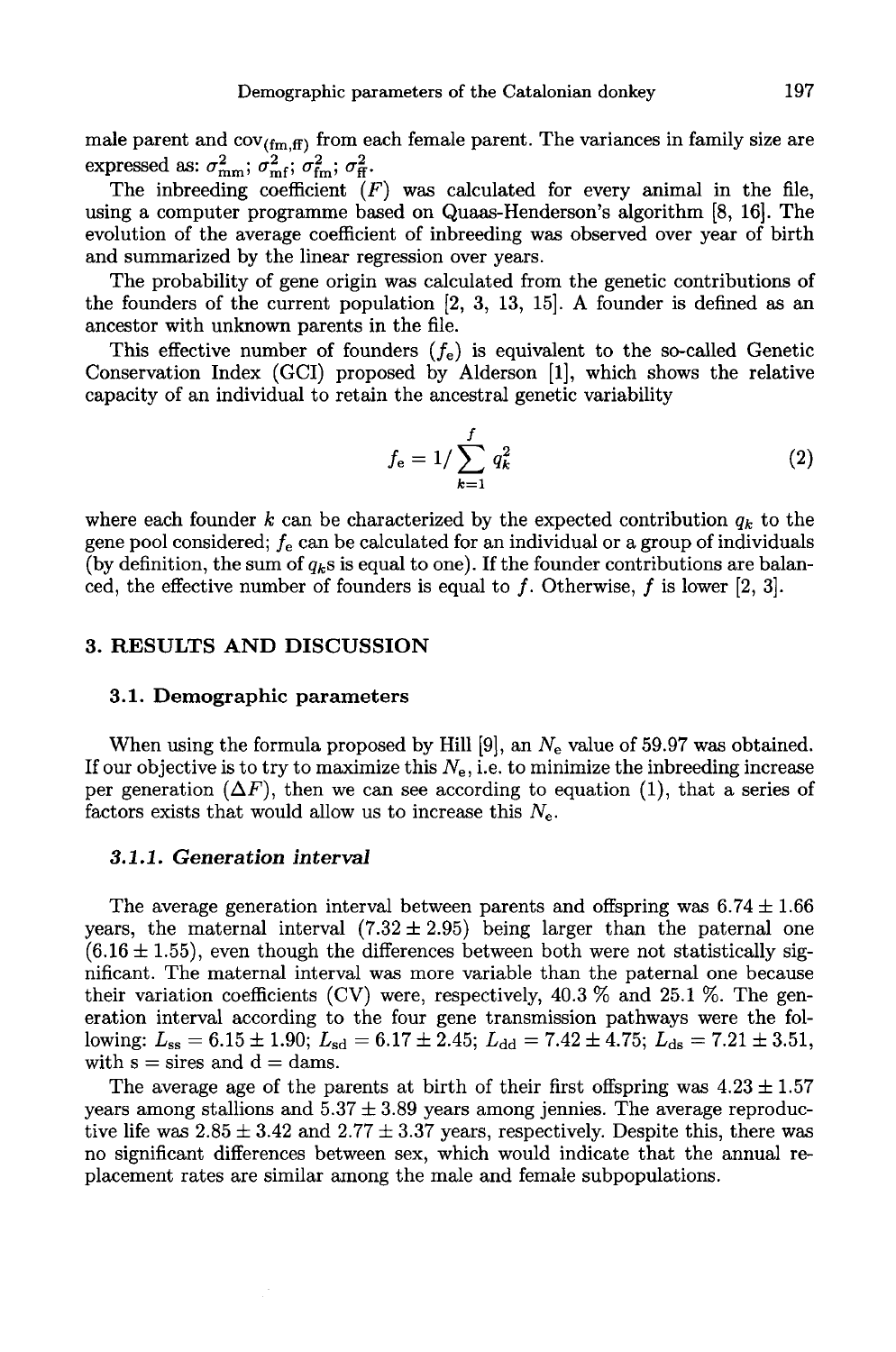The generation lengths are determined by age at first mating and by reproductive life. These parameters and the total offspring that parents leave to the next generation are directly affected by the breeding policy. On the other hand, the effective population size would increase if these generation intervals would rise (9!.

Generation intervals which have been described in horse breeds by other authors, since there are not any references in the donkey species, show a  $L$  value much greater than ours. For example, both Moureaux et al. [15], analysing French race and riding horses and Klemetsdal  $[12]$ , analysing Norwegian trotters, obtained an average L of 10-12 years. According to Moureaux et al. in their study, the reason for their intervals being higher than ours, is due to the fact that the animals analysed were to be exploited for sport. This means that the sporting career preceded the breeding life, whereas the donkeys analysed here are only used for breeding. It could possibly be the reason why no significant differences have been found between the generation lengths of males and females in our breed.

## 3.1.2. Family size variances

Progeny size was  $4.0 \pm 4.82$  per stallion and  $2.28 \pm 1.34$  per jenny. The family size distribution for males is more unbalanced than in females because there are a few stallions with more than ten offspring, approximately three times as many as the average number of offspring per male. In contrast, few jennies had more than four foals, and then, females show a greater breeding homogeneity than males. The family size variances calculated along the four pathways for gametes confirm the previous remarks:  $\sigma_{\text{mm}}^2 = 7.66$ ;  $\sigma_{\text{mf}}^2 = 5.83$ ;  $\sigma_{\text{fm}}^2 = 0.90$ ;  $\sigma_{\text{ff}}^2 = 0.90$  offspring.

## 3.1.3. Male/female proportion (sex ratio)

When analysing this population census and its breeding structure, two types of problems can be observed. The adult female percentage (62.85 %) nearly doubles the male proportion (37.14 %), 44 females versus 26 males. On the other hand, the number of adult males and females which are breeding is less than half the number of adult individuals which could potentially be used as reproducers ( $N_f = 21$  and of adult ir $N_{\rm m}=12$ ).

In short, we would recommend increasing the  $N_e$  population, to try to equalize the sex ratio  $(n_m \approx N_f)$  and to use the maximum number of adult animals which are now present in our population.

To conclude, and directing these results to the Conservation Programme, the main objective would be to maximize the effective population size  $(N_e)$  to guarantee that increments of consanguinity per generation would be minimal: 1) equalize the sex ratio ( $N_m \approx N_f$ ) avoiding the family size fluctuations and that ideally, each male would contribute with a male offspring and each female with a female offspring to the next generation, 2) standardize the family size minimizing the variance  $(\sigma_k^2)$ , and 3) increase the generation intervals, that is, lengthen the reproductive life of the animals.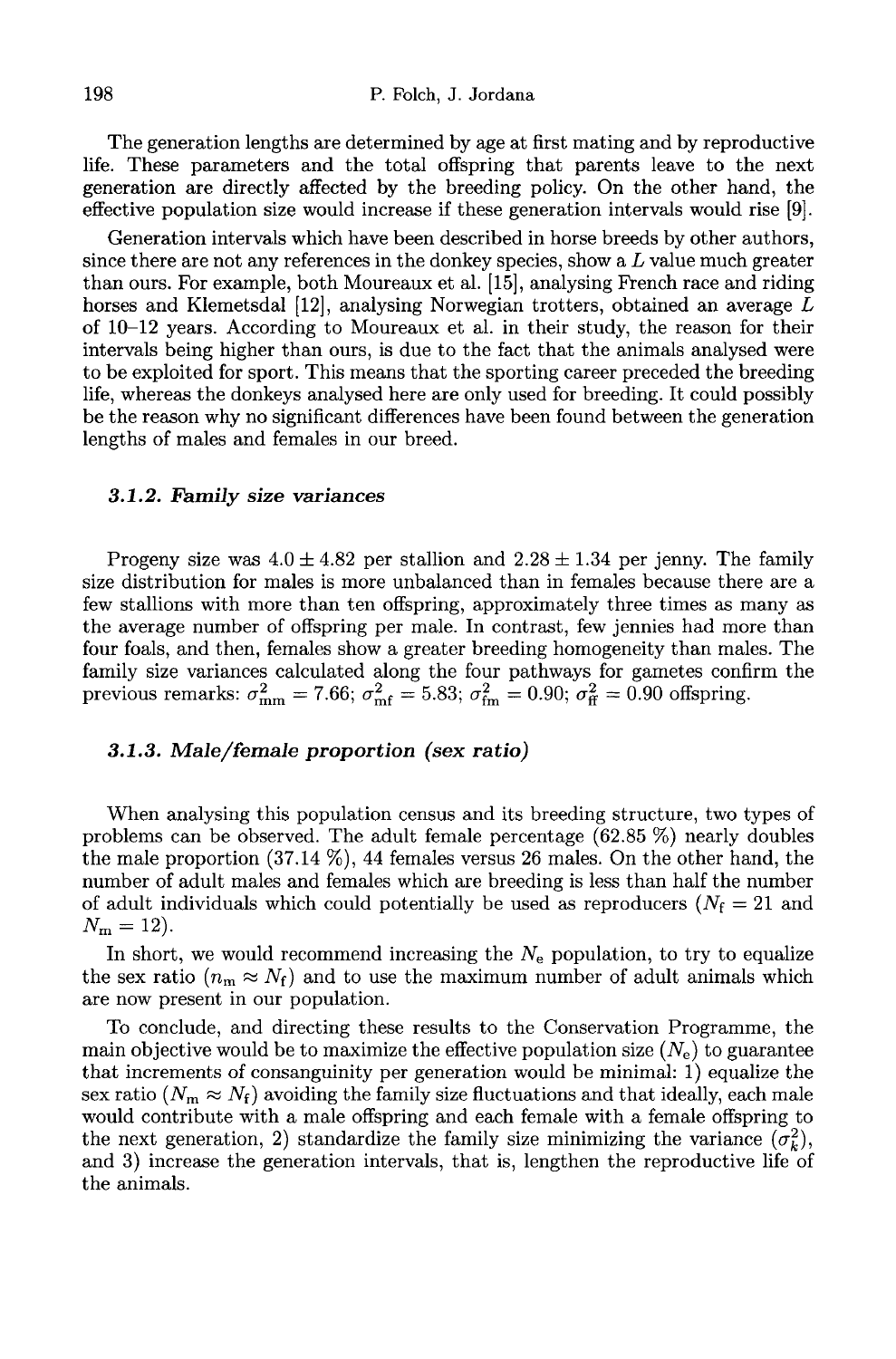## 3.2. Inbreeding and pedigree completeness

The annual average inbreeding  $(\Delta F)$ , calculated by linear regression over years, was 0.38 % (figure 1). The accumulated consanguinity average  $(F)$  was 5.9 %. The The annual average inbreeding  $(\Delta F)$ , calculated by linear regression over years, was 0.38 % (*figure 1*). The accumulated consanguinity average (*F*) was 5.9 %. The expected theoretical inbreeding increase was calculated gave a result of 0.83 % in the studied population.

The pedigree completeness degree [14] was measured for each animal in the study by calculating the proportion of ancestors known in each preceding generation (figure 2). The pedigree thoroughness was found to be very incomplete up to the fifth generation of ancestors because the proportion of known ancestors was less than 20 %. That is why this situation should be taken into account when analysing the inbreeding coefficients.

## 3.3. Probability of gene origin

The effective number of founders  $(f_e)$ , according to the formula (2), was 51.31<br>restors the total number of founders  $(f_e)$  was 85. However, we considered that The effective number of founders  $(f_e)$ , according to the formula (2), was 51.31 ancestors, the total number of founders  $(f_t)$  was 85. However, we considered that the total number of founders was seen high begins the theor the total number of founders was very high basically due to the poor quality of pedigree information. According to Boichard et al. [3], these individuals do not represent the genetic variability which exists in the current population. In the first place, because these animals have possibly been considered as founders and, as a result, genetically independent, their relationship is virtually zero, but perhaps this is not true. In the second place, because the contributions of the present population are very unbalanced owing to the fact that some founders have contributed very little or even not at all.

Analysing the relationship  $f_e/f_t$  a result of 60.36 % was obtained, that is, for every ancestor contributing effectively to the genetic pool in the population under



**Figure 1.** Average biannual coefficient of inbreeding in offspring born between 1979 and 1996.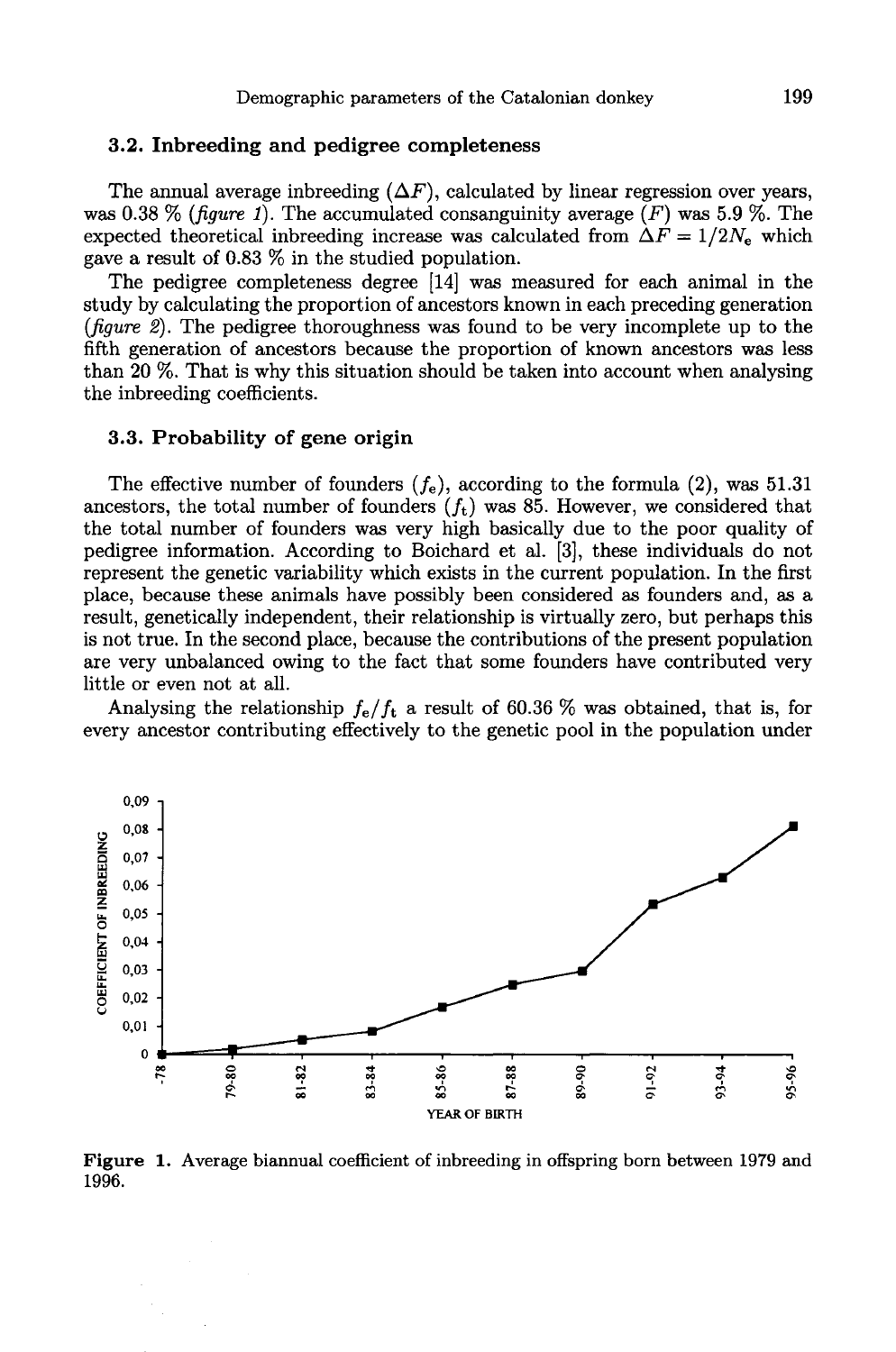

Figure 2. Average proportion of ancestors known by generation for the Catalonian donkey (1979-1996).

study there is another for whom information has been lost. This relationship has been described in French horse populations [15]. It was noticed that they have ranged from 2.78 % to 14.03 %, where some populations, such as the Trotteur Français, were particularly very unbalanced (only  $1\%$  of founders accounted for half the current gene pool). Probably these imbalances are due to the fact that the selection intensity in these populations is very high and that they use only the best stallions for matings.

To maintain and to conserve a small population, a correct mating system is very important. On the whole, an ideal breeding policy would be that which would calculate the effective number of founders and the inbreeding coefficient of the hypothetical offspring of each possible populating couple. In this way, those couples which would maximize this effective founder number and minimize the offspring inbreeding coefficient would be chosen.

## 4. CONCLUSION

We must ensure the equal contribution of the maximum number of animals possible (from both sexes), with as much time as possible, leaving offspring for the next generation. A minimum number of inbreeding matings should be allowed. A maximum number of founder animals (ideally all of them) would then be represented in the next generation.